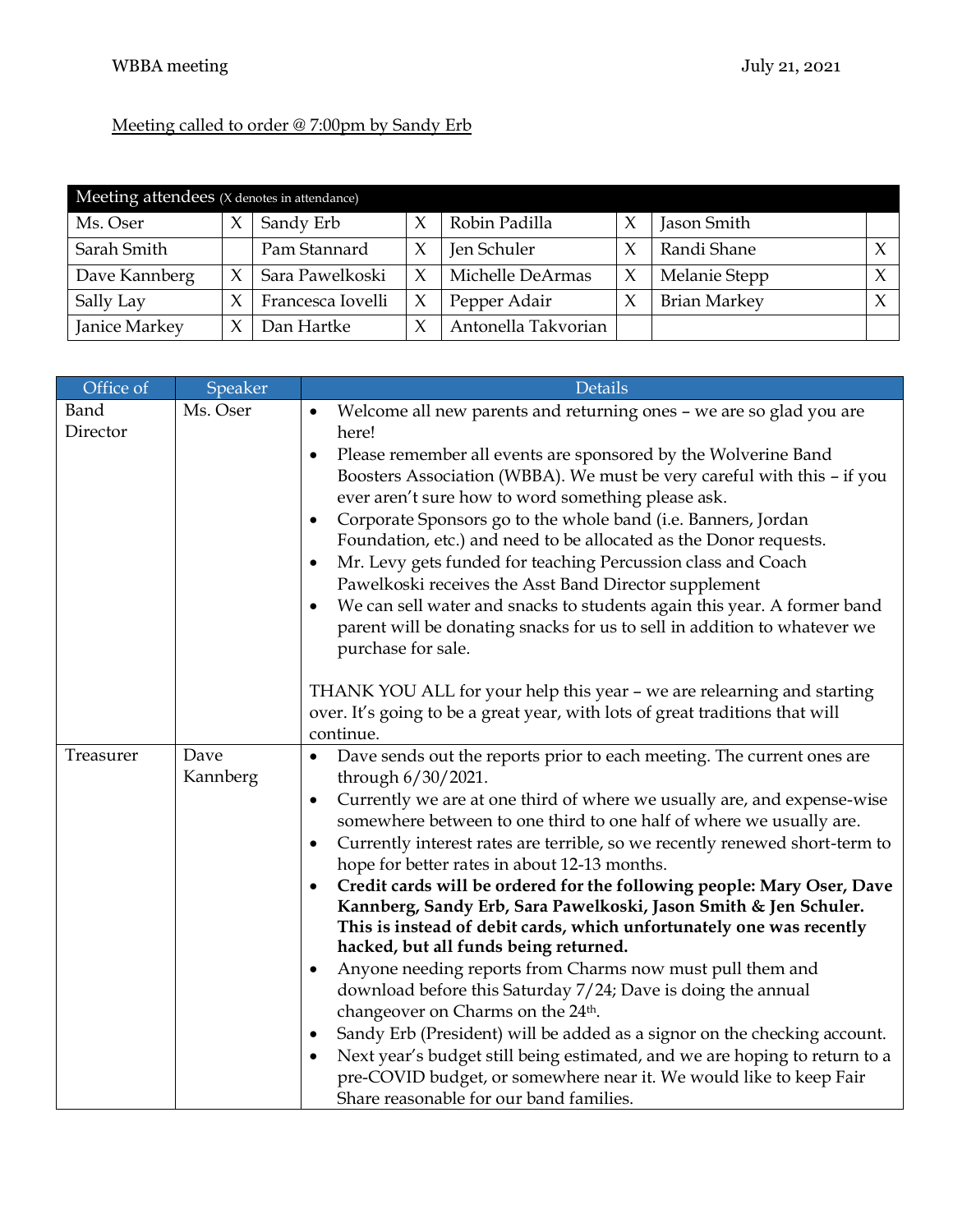|            |                | $\bullet$ | Dave will be at band camp Mon-Wed at 2:45p each day to notarize                 |
|------------|----------------|-----------|---------------------------------------------------------------------------------|
|            |                |           | paperwork for parents/students                                                  |
|            |                | $\bullet$ | Antonella asking - why her student accounts aren't matching Dave's              |
|            |                |           | figures. Dave says as long as figures match what she received, all ok.          |
| Financial  | Antonella      | $\bullet$ | This is Antonella's 2 <sup>nd</sup> year, and she has learned how to do all the |
| Secretary  | Takvorian      |           | reporting requirements, with Claire's help                                      |
|            |                | $\bullet$ | New students have been added to Charms                                          |
|            |                | ٠         | Rewriting the letter that goes out to parents and will send to Ms. Oser to      |
|            |                |           | proof. One thing that will be I the letter: Clarification - a negative balance  |
|            |                |           | in Charms does not indicate a credit.                                           |
|            |                | $\bullet$ | New procedure for picking up checks this year? Can we return to prior           |
|            |                |           | process of picking up the checks on campus? We need to put in a new             |
|            |                |           | locked box. Antonella will get the checks to Dave, and plans on picking         |
|            |                |           | up checks once per week.                                                        |
|            |                | $\bullet$ | Antonella not getting PayPal emails - but should be. Also there are             |
|            |                |           | charges for each transaction, but those should not be changed to the            |
|            |                |           | WBBA, instead the sender should incur the fee. As a non-profit we               |
|            |                |           | should also have this rate for fees discounted. Dave will work on this          |
|            |                |           | when he has a few minutes to correct settings.                                  |
|            |                | $\bullet$ | Anyone supervising a fundraiser, please make sure that Antonella is             |
|            |                |           | notified of any issues or credits for students. Same goes for Coral Sky         |
|            |                |           | (iThink) monies                                                                 |
|            |                | $\bullet$ | Chaperone shirts - payments should be made directly via PayPal, not via         |
|            |                |           | Charms                                                                          |
|            |                |           | Negative Fair Share amounts do not carry over to this coming school             |
|            |                |           | year; however, Credit balances for Fair Share DO carry over.                    |
| Vice       | Robin Padilla  | $\bullet$ | Volunteer opportunities posted in Charms for the first 2 weeks of camp.         |
| Presidents | & Pam          | $\bullet$ | Please get the word out that we need lots of parent volunteers.                 |
|            | Stannard       | $\bullet$ | Question - Do volunteers still need to do COVID form? Answer - we               |
|            |                |           | have not been asked to have these completed. If this changes, we will           |
|            |                |           | take appropriate action.                                                        |
|            |                |           | Pam contacting new students and welcoming them and introducing                  |
|            |                |           | herself to try and get more parents to volunteer.                               |
|            |                | $\bullet$ | Medical forms - We will have a table set up for students to drop off            |
|            |                |           | forms as well as get notarized.                                                 |
|            |                | $\bullet$ | There's a folder in the VP folder in google forms showing parents who           |
|            |                |           | are interested in volunteering and what they would to help with.                |
| Ways &     | Sally Lay $\&$ | $\bullet$ | Planning on meeting with Lauri (former chair) to discuss and transition         |
| Means      | Michelle       |           | info to new Chairs Sally & Michelle                                             |
|            | DeArmas        | $\bullet$ | Contacted the Save-Around coupon book company - Selling Aug 2 - Oct             |
|            |                |           | 4, but we can continue to sell after this timeframe. Coupon books will be       |
|            |                |           | online again, same as last year and has the flexibility to adjust to other      |
|            |                |           | parts of FL, and possibly other states. Once someone buys a coupon              |
|            |                |           | book, they will also get coupons sent via email. Coupon books will expire       |
|            |                |           | Dec 31, 2022. Will add start/end dates in Charms calendar.                      |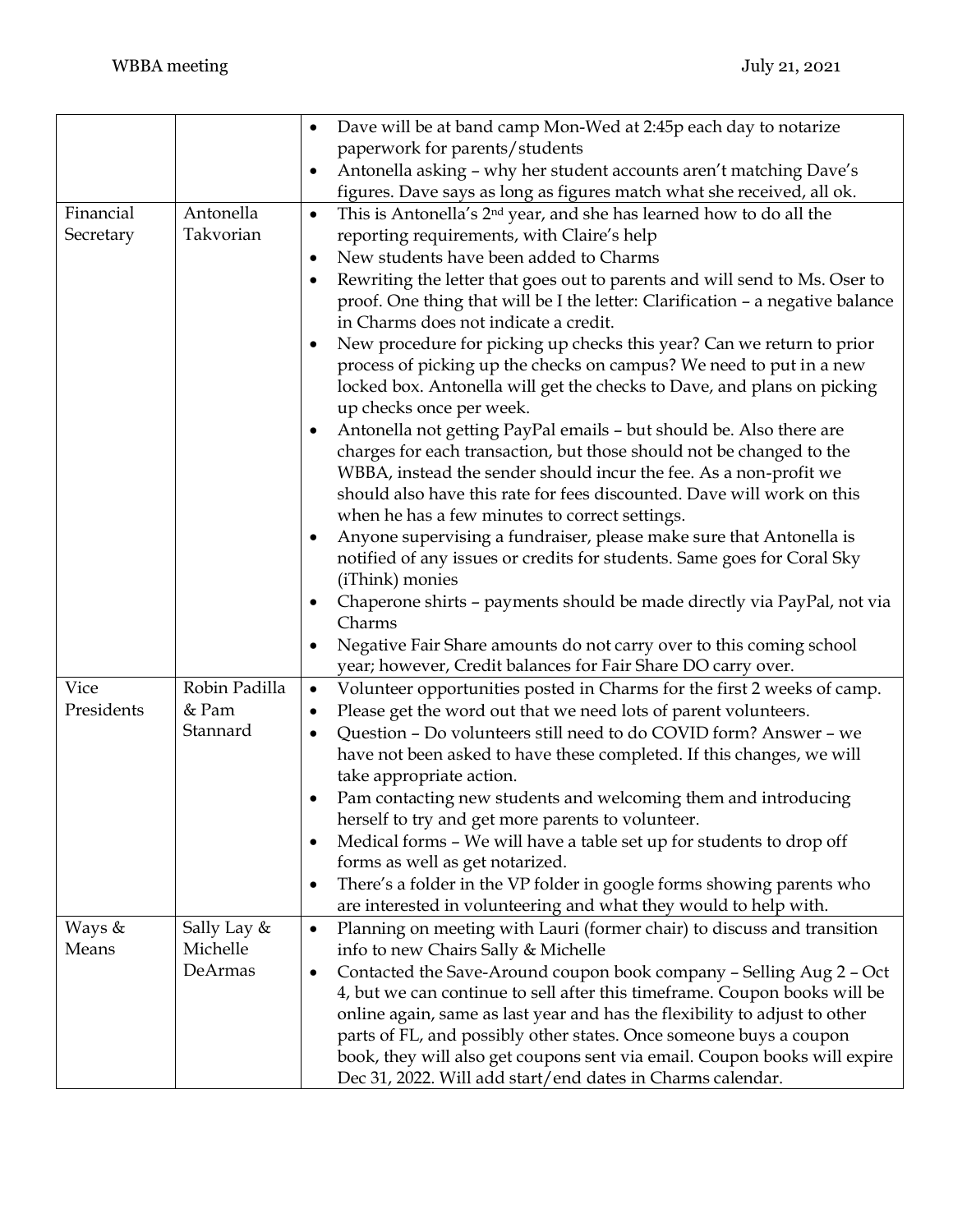|              |               |           | Playathon - Do we want to do fundraise Genius again? If so this will                |
|--------------|---------------|-----------|-------------------------------------------------------------------------------------|
|              |               |           | make it easy for donations to come from all over the country                        |
|              |               | $\bullet$ | Great Charity Challenge - we can apply again this year for the Raffle               |
|              |               |           | drawing in OCT/NOV timeframe.                                                       |
|              |               |           | Spirit Nights - would like to do Monthly on Tues or Thurs nights, either            |
|              |               |           | before or after practice. Several restaurants to consider (Lindburgers,             |
|              |               |           | Chipotle, PA BBQ, Tijuana Flats, CPK, Hurricane Grill, etc.).                       |
|              |               |           | Poinsettia sales - we want to have the sale completed before                        |
|              |               |           | Thanksgiving, ideally 11/19. Will talk to Kelly @ Floral Acres                      |
|              |               |           | We are likely hosting MPA this year. In the past we have served pizza               |
|              |               |           | and ChikFila and do not want to consider another alternative.                       |
|              |               |           | Spring hydrangeas sale can happen again if we want to do it.                        |
|              |               |           | "Fun Pasta" Gifts sale can be done online, and we will earn 40%. Sale will          |
|              |               |           | go for 1 month.                                                                     |
|              |               |           | We will continue to look at new ideas throughout the year - please offer            |
|              |               |           | ideas and suggestions to Sally & Michelle.                                          |
| Football     | Pepper Adair  | $\bullet$ | We are planning to return to paper version for this year.                           |
| Program      |               | $\bullet$ | Lindburgers bought the back cover - whenever you go to Lindburgers                  |
|              |               |           | please thank them for supporting the band!                                          |
|              |               |           | We will have fewer ads than prior years, but we expect it to build back             |
|              |               |           | up this year                                                                        |
|              |               | ٠         | We will sell the book at football games                                             |
|              |               |           | If anyone wants to still buy an ad for their Senior, please contact Pepper.         |
|              |               |           | Pictures are scheduled for Aug 4 <sup>th</sup> @ 3-5pm in the gym. (Gym needs to be |
|              |               |           | reserved). Sandy will call Mr. Callovi to reserve it.                               |
|              |               |           | Pepper talking to the new coach to try and involve him with the book                |
|              |               |           | more and asking for his input.                                                      |
|              |               |           | Pepper working on a draft that should be ready to print by the 20 <sup>th</sup> if  |
|              |               |           | possible for the first game. If not ready it's OK, as we have rarely had            |
|              |               |           | enough time to have the program ready for game 1.                                   |
| Sponsorships | Francesca     | $\bullet$ | Working on banners and sponsorship, which will be located on the                    |
|              | Iovelli       |           | fences in the front of the school. Bus loop and parent drop-off traffic             |
|              |               |           | pattern is changing.                                                                |
| Recording    | Randi Shane   | $\bullet$ | Welcome everyone - Randi takes the minutes for meetings.                            |
| Secretary /  |               |           |                                                                                     |
| Hospitality  |               |           |                                                                                     |
| Uniforms     | Jennifer      | $\bullet$ | Need to send out an email for volunteers to help with uniforms.                     |
|              | Schuler &     | $\bullet$ | Ordered new water jugs since the old ones are no longer available, but              |
|              | Melanie Stepp |           | the new ones are very similar and should be fine next to the old ones.              |
| Equipment    | Jason Smith   | $\bullet$ | Truck is in the shop - getting new floor and wire for overhead door.                |
|              |               |           | Floor is very worn and must be fixed.                                               |
|              |               | ٠         | We have a new trailer for behind the golf cart - thank you Dan Hartke for           |
|              |               |           | building it.                                                                        |
|              |               |           | Cleaned out storage room.                                                           |
|              |               |           | One of the keyboards has a flat on the cart - needs repair                          |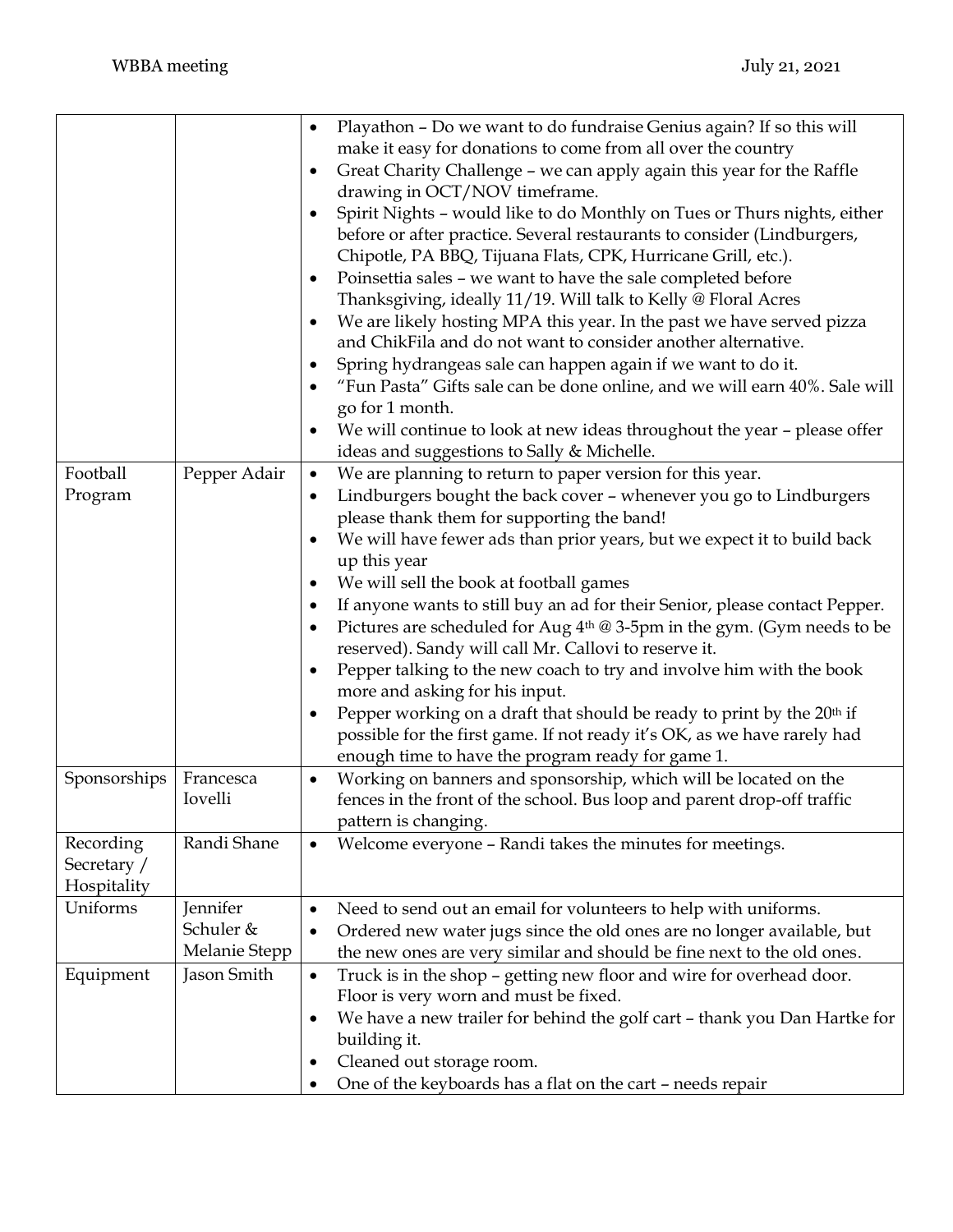| Website               | Sandy Erb<br>(for now)      | New site is under construction - Clark Siler one of the band parents is<br>working on this. It's going to look terrific and should be ready before<br>school starts.                                                                                                                                                                                                                                                                                                                                                                                                                                                                                                                                                                                                                                                                                                                                                                                                                                                                                                                                                                                                                                                                                                                                                                                                                                                                                                                                                                                                                                                                                                                                                                                                                                                                                                                                                                                                                                                                                                                                                                                                                                                                                                                 |
|-----------------------|-----------------------------|--------------------------------------------------------------------------------------------------------------------------------------------------------------------------------------------------------------------------------------------------------------------------------------------------------------------------------------------------------------------------------------------------------------------------------------------------------------------------------------------------------------------------------------------------------------------------------------------------------------------------------------------------------------------------------------------------------------------------------------------------------------------------------------------------------------------------------------------------------------------------------------------------------------------------------------------------------------------------------------------------------------------------------------------------------------------------------------------------------------------------------------------------------------------------------------------------------------------------------------------------------------------------------------------------------------------------------------------------------------------------------------------------------------------------------------------------------------------------------------------------------------------------------------------------------------------------------------------------------------------------------------------------------------------------------------------------------------------------------------------------------------------------------------------------------------------------------------------------------------------------------------------------------------------------------------------------------------------------------------------------------------------------------------------------------------------------------------------------------------------------------------------------------------------------------------------------------------------------------------------------------------------------------------|
| Auxiliary             | Janice/Brian<br>Markey      | Coach Sara will need parent volunteers to help go through lots of<br>$\bullet$<br>equipment, uniforms, props. Will need to use the trailer and golf cart to<br>transport to auditorium.<br>Fundraising ideas - Car wash at Park Avenue on 9/18 from 10a - 1p.<br>$\bullet$<br>Planning a spirit night there as well, stay tuned. Band students needed to<br>help out and could earn community service hours.<br>There are 5 Majorettes this year.<br>٠                                                                                                                                                                                                                                                                                                                                                                                                                                                                                                                                                                                                                                                                                                                                                                                                                                                                                                                                                                                                                                                                                                                                                                                                                                                                                                                                                                                                                                                                                                                                                                                                                                                                                                                                                                                                                               |
| SunFest               | Sarah Smith<br>& Dan Hartke | Our booth may be moving to a better spot, we will know as the event<br>$\bullet$<br>gets closer.<br>Event should run this year after being canceled due to COVID last year.                                                                                                                                                                                                                                                                                                                                                                                                                                                                                                                                                                                                                                                                                                                                                                                                                                                                                                                                                                                                                                                                                                                                                                                                                                                                                                                                                                                                                                                                                                                                                                                                                                                                                                                                                                                                                                                                                                                                                                                                                                                                                                          |
| Coral Sky<br>(iThink) | Sandy for<br>Sarah Smith    | Report from Sarah, read by Sandy @ the meeting:<br>"There are only two concerts in July. To accommodate everyone<br>fairly, I made sure that of the families that gave me their availability, at<br>least one shift was to each family. In other words, if a husband and wife<br>both had availability, I made sure at least one of them got a shift in July.<br>In this way, I was able to make sure that almost every kid who had an<br>adult ready to volunteer will get fundraising money for July (two didn't<br>because they cancelled their shifts and one because he only had one day<br>of availability and I couldn't move things around, but he got a shift for<br>August). August has 4 concerts, so everyone who wanted a shift was<br>able to get at least one.<br>iThink has gone completely cashless and all patrons are required to<br>pay for all purchases with credit, debit, or gift cards (available for<br>purchase on site). At this time, I don't have any way to know if this will<br>hurt our tips, but even with the cashless system, we did collect a small<br>amount of cash tips (\$51.00 - after tipping our runner \$15). Going<br>forward, I found out that there will be a way to tip our runner by giving<br>him a percentage of our credit card tips.<br>August concert assignments have already been sent out, but I am<br>having a hard time getting people to respond and confirm back to me<br>that they are going to take the shift. I am also having about one person<br>per concert cancel on me. I don't know if this is high or not, but it does<br>cause a bit of scrambling. All in all, though, using Google Forms seems<br>to be well received and it is making the scheduling easy on my end.<br>I have reached out to Francesca (our liaison at Legends) to see if we<br>٠<br>can get any hard numbers about our first concert. According to my<br>records, we should have just under \$9,000 in sales from July 10, but I will<br>know more when I hear back from Legends. I have no way to estimate<br>our card tips, so that will hopefully (!) be a fun surprise.<br>My overall goal is to give everyone as many opportunities as I can, to<br>be fair about the distribution of shifts, and to keep accurate records of our |